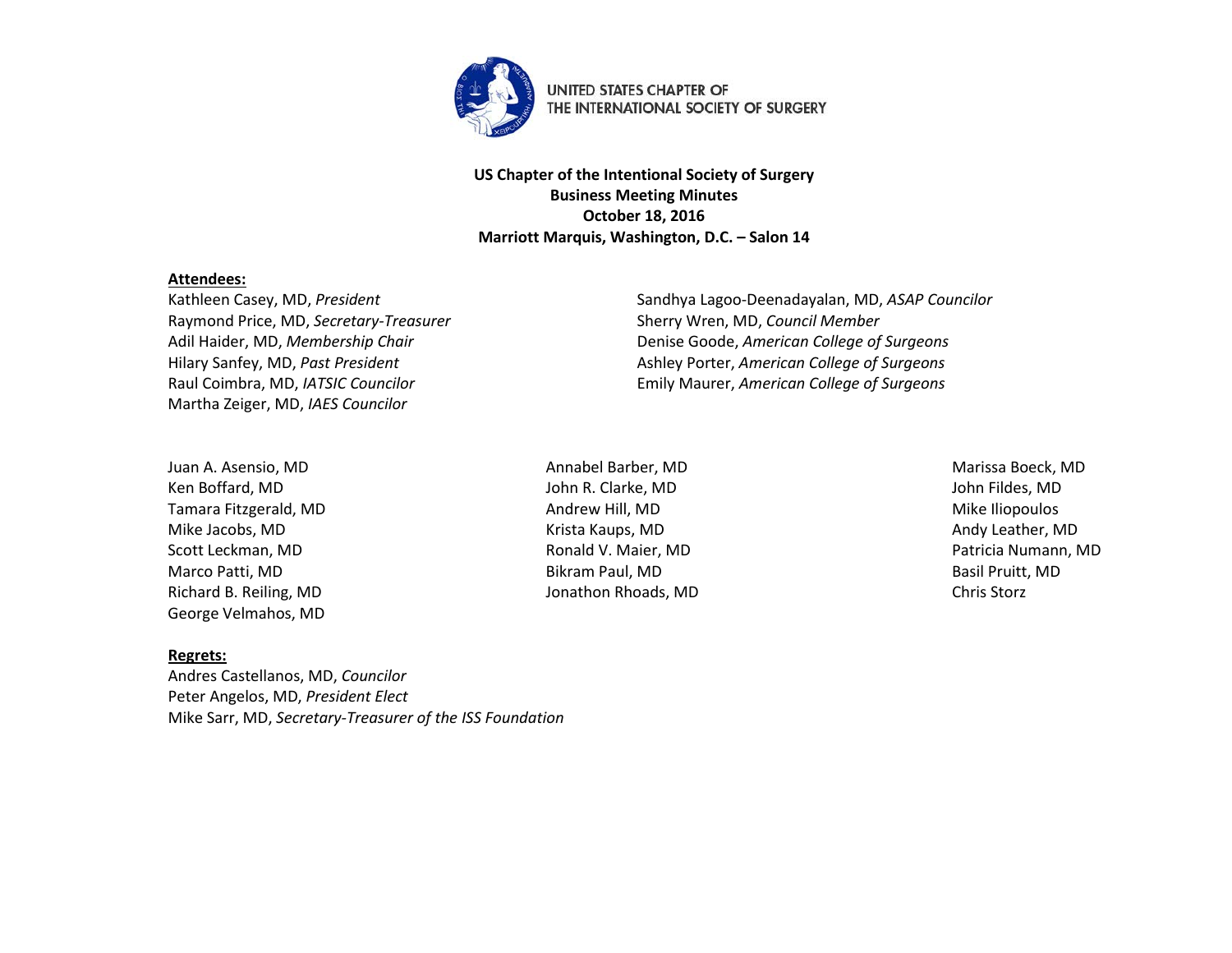| <b>Agenda Item</b>            | <b>Discussion</b>                                                                                                                                                                                                                                                                                                                                                                                                                                                                                                                                                                                                                                                                                                                                                                                                                                                                                                                                                                                                                                                                                                                                                                                                                                                                                                                                                                                                                                                                                                                                                                                                                                                                              | <b>Motion/Vote</b>                         |
|-------------------------------|------------------------------------------------------------------------------------------------------------------------------------------------------------------------------------------------------------------------------------------------------------------------------------------------------------------------------------------------------------------------------------------------------------------------------------------------------------------------------------------------------------------------------------------------------------------------------------------------------------------------------------------------------------------------------------------------------------------------------------------------------------------------------------------------------------------------------------------------------------------------------------------------------------------------------------------------------------------------------------------------------------------------------------------------------------------------------------------------------------------------------------------------------------------------------------------------------------------------------------------------------------------------------------------------------------------------------------------------------------------------------------------------------------------------------------------------------------------------------------------------------------------------------------------------------------------------------------------------------------------------------------------------------------------------------------------------|--------------------------------------------|
| I. Call to Order and Welcome  | Dr. Kathleen Casey called the meeting to order at 4:30 pm EDT.                                                                                                                                                                                                                                                                                                                                                                                                                                                                                                                                                                                                                                                                                                                                                                                                                                                                                                                                                                                                                                                                                                                                                                                                                                                                                                                                                                                                                                                                                                                                                                                                                                 |                                            |
| II. Introduction of Attendees | Dr. Casey provided a brief introduction of the meeting attendees; including making<br>note of special guests, Dr. Andrew Leather, the 2016 Distinguished Lecturer of the ISS;<br>Dr. Kenneth Boffard, Secretary General of the ISS-SIC; and Dr. Marco Patti, President<br>of ISS-SIC.                                                                                                                                                                                                                                                                                                                                                                                                                                                                                                                                                                                                                                                                                                                                                                                                                                                                                                                                                                                                                                                                                                                                                                                                                                                                                                                                                                                                          |                                            |
| III. Moment of Silence        | A moment of silence was observed in honor of Dr. Frank Moody, Dr. Norman<br>Thompson, Dr. Judson Randolph and others who have passed away in the past year.<br>The Council learned the next morning that Dr. Jay Grosfeld, past Secretary-Treasurer<br>of ISSF, passed away on October 19, 2016.                                                                                                                                                                                                                                                                                                                                                                                                                                                                                                                                                                                                                                                                                                                                                                                                                                                                                                                                                                                                                                                                                                                                                                                                                                                                                                                                                                                               |                                            |
| IV. Approval of 2015 Minutes  | The 2015 October Minutes were reviewed.                                                                                                                                                                                                                                                                                                                                                                                                                                                                                                                                                                                                                                                                                                                                                                                                                                                                                                                                                                                                                                                                                                                                                                                                                                                                                                                                                                                                                                                                                                                                                                                                                                                        | The 2015 October Minutes<br>were approved. |
| V. President's Report         | Dr. Casey presented the President's Report:<br>Dr. Casey gave an update on the ACS Lecture to be held at the World Congress of<br>а.<br>Surgery in 2017.<br>This lecture has been reinstated after several years of dormancy and will<br>recognize the significant contributions of the American College of<br>Surgeons towards advancing surgical care internationally. The US-ISS will<br>submit one nominee and two alternates to the ISS Executive Committee<br>for consideration.<br>The lecture will be 90 minutes in length.<br>ISS-SIC will pay airfare and hotel accommodations for the speaker.<br>Prof. Stephen A. Deane, MBBS, FRACS, FRCSC, FACS, FRCSEd, FRCS<br>Thailand (hon) of Newcastle, Australia has been nominated for the lecture<br>at the 2017 WCS. His nomination was approved by the ISS Executive<br>Committee at their meeting on October 16, 2016.<br>ISS HQ will contact Prof. Deane with a formal invitation.<br>b. Dr. Casey gave a brief update on the 2017 WCS; Dr. Patti discussed the decision to<br>change venue from Argentina to Basel, Switzerland and related change of dates.<br>c. ISS-SIC Secretary General, Dr. Boffard and President, Dr. Patti, provided a brief<br>update:<br>Preliminary projections suggest an attendance of 1400 individuals at the<br>2017 WCS. Previous meetings have had a record high attendance of 3000<br>at the 1997 meeting in Acapulco and a record low attendance of 800 at<br>the 2007 Montreal Congress.<br>Dr. Boffard remarked on the ISS-SIC office move from Geneva to Zurich,<br>stating there had been a successful transition.<br>The SIC-ISS Executive Council has recently voted in favor of allowing |                                            |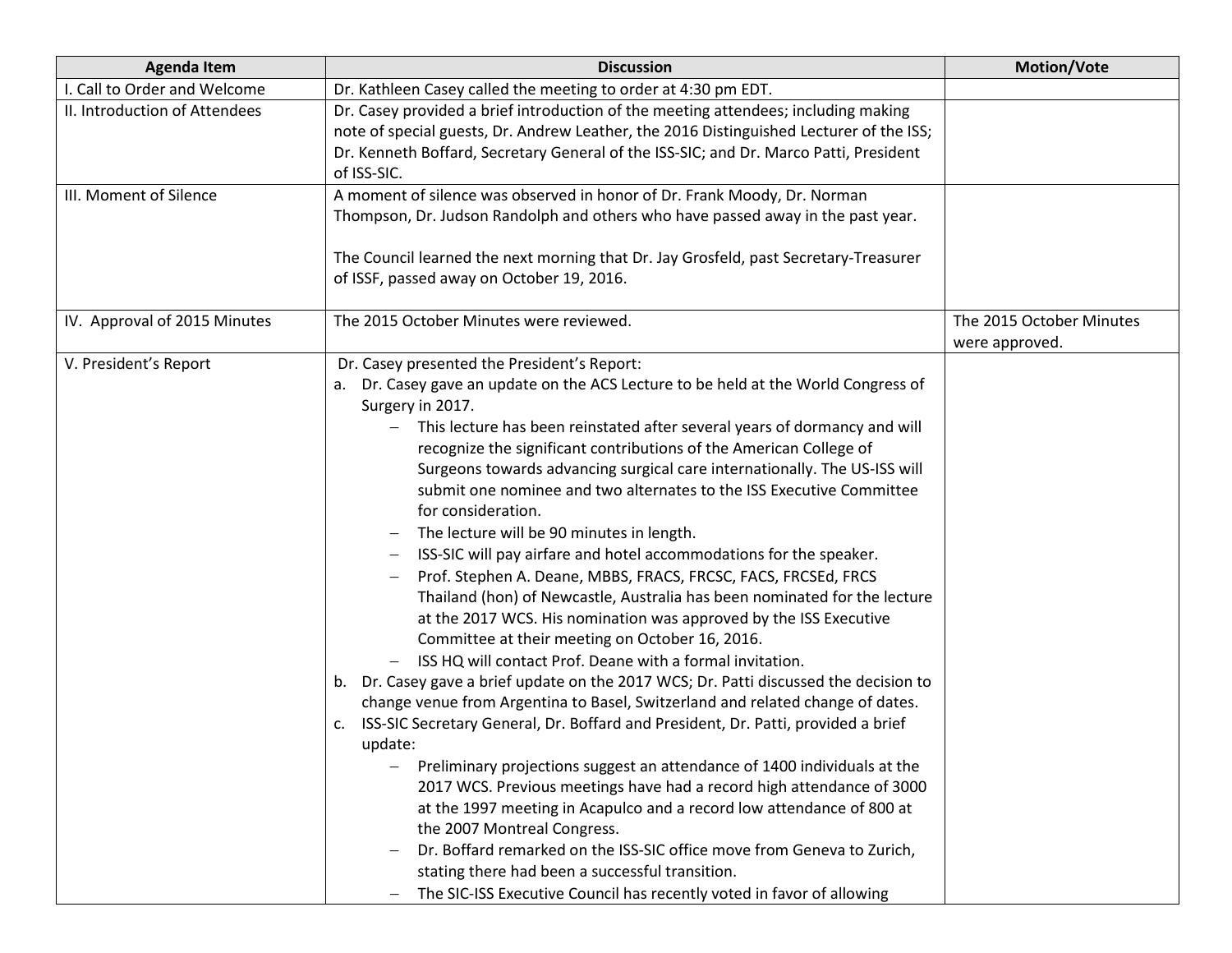|                                  | Medical Student and Resident Members. Further details to follow.                                |  |
|----------------------------------|-------------------------------------------------------------------------------------------------|--|
|                                  | Membership in low and middle income countries is growing while the                              |  |
|                                  | membership of developed countries is stagnant or dwindling due to an                            |  |
|                                  | aging membership population.                                                                    |  |
|                                  | Current membership across all of ISS-SIC is currently approximately 2000                        |  |
|                                  | members; while twenty years ago, it was approximately 4000.                                     |  |
|                                  | The ISS Foundation update was given by Dr. Casey on behalf of Dr. Michael Sarr,<br>d.           |  |
|                                  | Secretary-Treasurer of the ISS Foundation.                                                      |  |
|                                  | Dr. Sarr has spent the previous year researching strategies to fund travel                      |  |
|                                  | support for WCS attendees from LMICs and educational activities of the<br>Integrated Societies. |  |
|                                  |                                                                                                 |  |
|                                  | A fundraising consultant is employed to develop strategies to increase                          |  |
|                                  | donations from philanthropic and funding sources, as well as from<br>individual members.        |  |
|                                  | Dr. Casey asked for updates from the Integrated Societies. She gave a brief ASAP<br>e.          |  |
|                                  | update, mentioning their Annual Meeting will be held in early December in                       |  |
|                                  | conjunction with COSECSA in Mombasa, Kenya.                                                     |  |
| VI. Secretary-Treasurer's Report | Dr. Raymond Price presented the Secretary-Treasurer's Report:                                   |  |
|                                  | a. In FY16 \$4,036 in membership dues has been received from ISS-SIC with an                    |  |
|                                  | additional \$6,566 anticipated for a total of \$10,602. This is down slightly from              |  |
|                                  | FY15 which saw a total of \$11,645.                                                             |  |
|                                  | To date, FY16 expenses are at \$7,547. This is down significantly from \$14,034 in<br>b.        |  |
|                                  | FY15 due to the Nyhus grant award being given in odd years and a past due tax                   |  |
|                                  | liability being paid in FY15.                                                                   |  |
| VII. Membership Report           | Dr. Adil Haider presented the Membership Report:                                                |  |
|                                  | <b>Member Statistics:</b><br>a.                                                                 |  |
|                                  | 5 Honorary Members                                                                              |  |
|                                  | 338 Active Members                                                                              |  |
|                                  | 326 Senior Members (not required to pay dues)                                                   |  |
|                                  | 20 New Members                                                                                  |  |
|                                  | 4 Associate Members                                                                             |  |
|                                  | Breakdown of US-ISS membership by Integrated Society: IAES=99; IATSIC=95;                       |  |
|                                  | IASMEN=14; BSI=13; ISDS=67; ASAP=56.                                                            |  |
|                                  | Thus far, 2016 Member Dues have been received from 149 Members.                                 |  |
| VIII. World Journal of Surgery   | No report provided.                                                                             |  |
| IX. New Business                 | Dr. Casey reviewed current nominations and requested input on various awards<br>a.              |  |
|                                  | given by the US-ISS and ISS-SIC.                                                                |  |
|                                  | Nyhus Traveling Fellowship:<br>İ.                                                               |  |
|                                  | - Applications <b>must</b> include submission of an abstract for the 2017                       |  |
|                                  | WCS in Basel, Switzerland no later than 1/18/17.                                                |  |